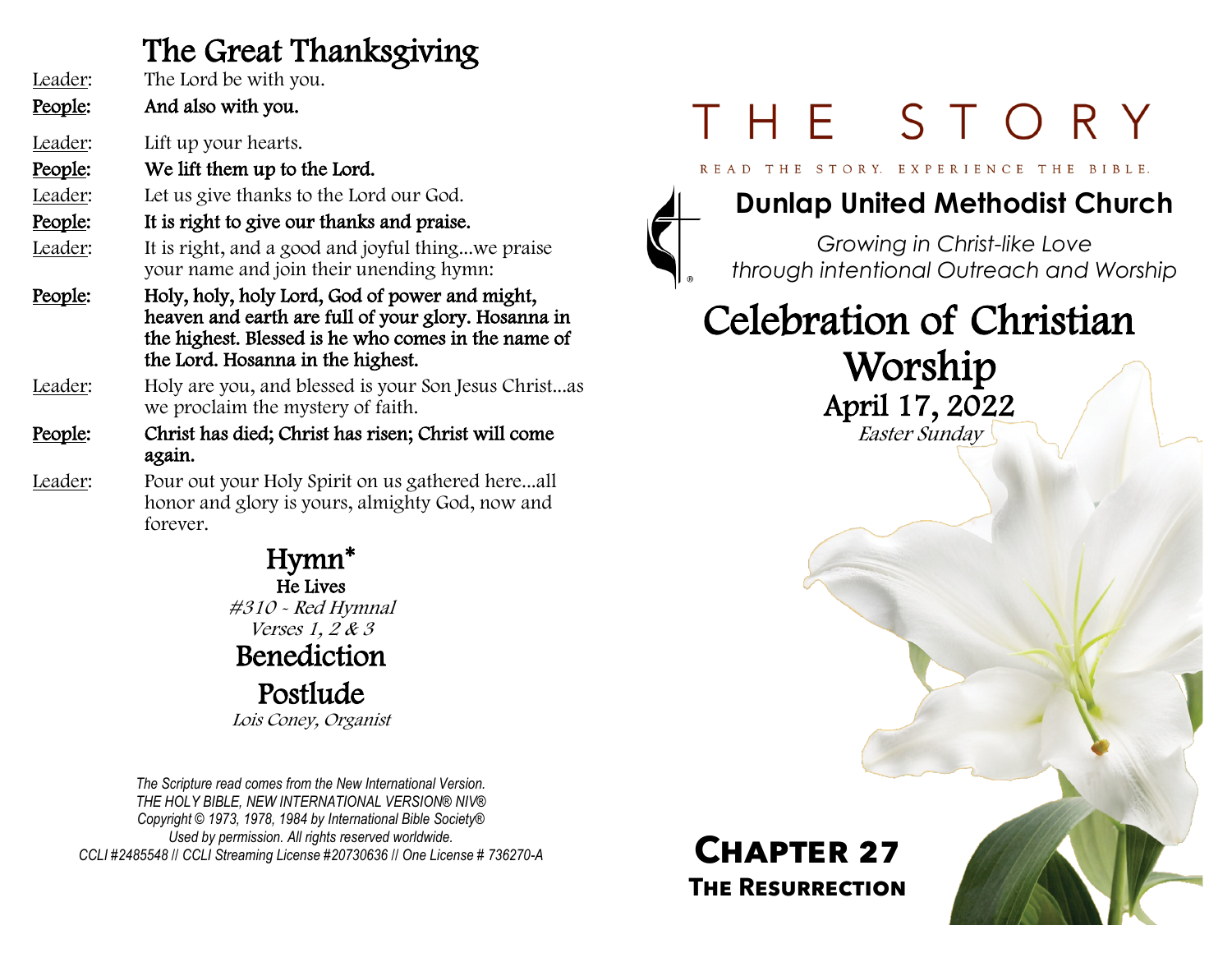#### Welcome & Parish Announcements

#### Prelude

Song of Peace Handbells

Lighting of the Candles\*

\* Please Stand

Call To Worship\*

Liturgist: Carolyn Anderson

- Leader: Why do you look for the living among the dead? He is not here; Christ has risen!
- People: Christ has risen indeed!

Leader: Christ has risen!

People: Christ has risen indeed!

Leader: Christ has risen!

- People: Christ has risen indeed! Alleluia!
- Leader: Where, O death, is your victory? Where, O death, is your sting? Death has been swallowed up in victory!

#### People: Christ has risen indeed!

- Leader: I lesus said, "I am the resurrection and the life. He who believes in me will live, even though he dies; And whoever believes in me will never die."
- People: Thanks be to God! He gives us victory through our Lord Jesus Christ. Leader: Christ has risen!
- People: Christ has risen indeed! Alleluia!

Hymn\* Up From the Grave He Arose #322 - Red Hymnal Verses 1, 2 & 3

### Scripture\*

Luke 24:1-12

### Worship Through Our Giving

#### **Offertory**

Crown Him with Many Crowns & Joyful, Joyful, We Adore Thee Instruments of Praise

#### Doxology\*

All: Praise God, from whom all blessings flow; Praise him, all creatures here below; Praise him above, ye heavenly host; Praise Father, Son and Holy Ghost. Amen.

#### Special Music

We Have Seen the Risen Lord Choir

### Prayers of the People

#### Lord's Prayer

All: Our Father, who art in heaven, hallowed be thy name. Thy kingdom come, thy will be done, on earth as it is in heaven. Give us this day our daily bread, and forgive us our sins as we forgive those who sin against us. Lead us not into temptation, but deliver us from evil. For thine is the kingdom, and the power, and the glory forever. Amen.

> Hymn Christ the Lord is Risen Today #302 - Red Hymnal Verses 1, 2 & 4

#### Children's Moment

Alice Morris

Sermon The Resurrection Pastor Melissa Englehart